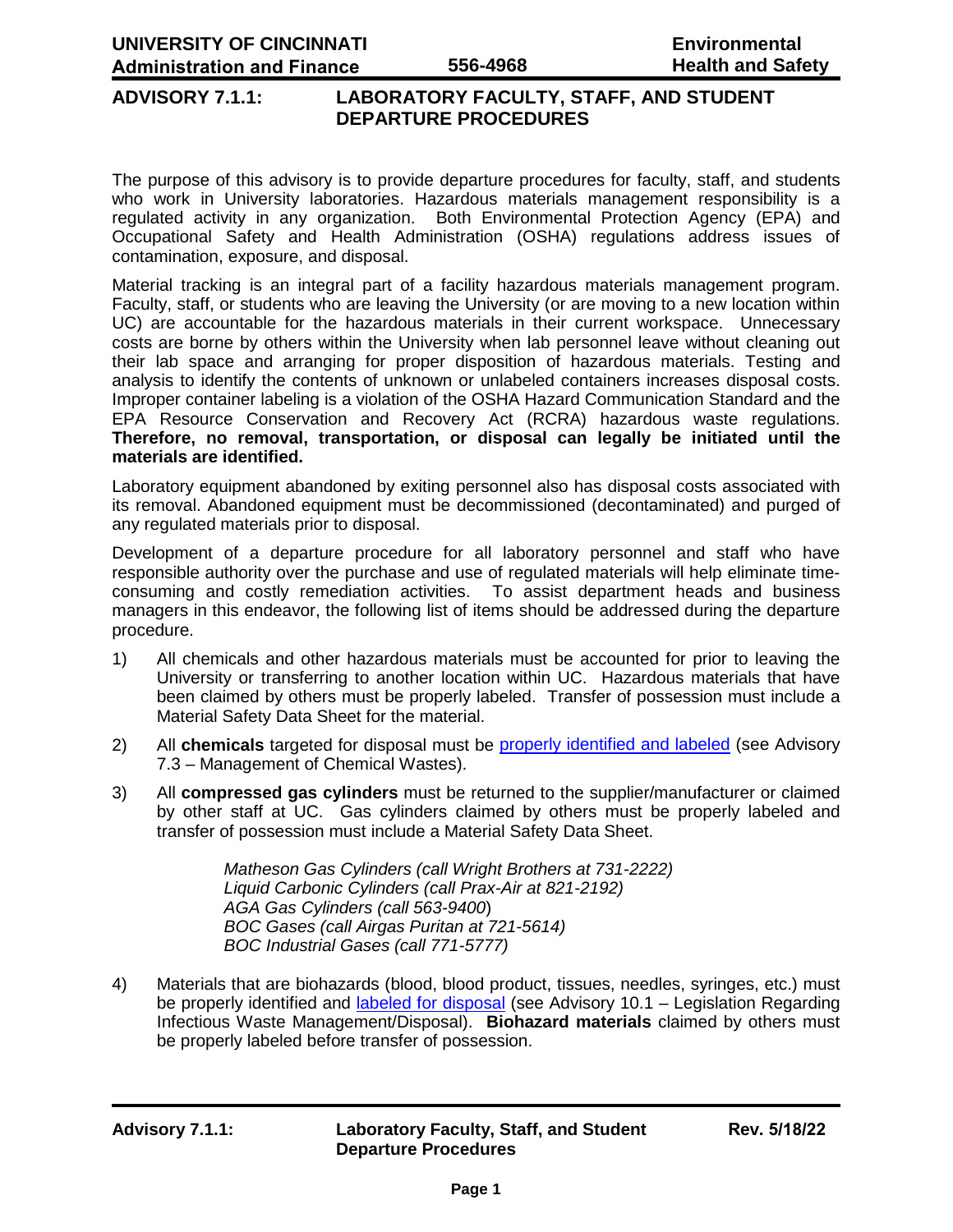5) **Laboratory equipment** that is inoperable or unwanted must be properly decommissioned. Some laboratory equipment contains hazardous materials that must be removed prior to disposal. Refrigerators (freon), transformers (PCBs), radiation counting equipment (lead), and manometers (mercury) are a few examples. Contact Environmental Health & Safety for assistance at 556-4968. For items with radiation labels and/or contamination, contact Radiation Safety at 558-4110.

Refrigerators, freezers, and other equipment used for chemical, biological, or radiological materials must be decontaminated/decommissioned prior to disposal (see Appendix A).

- 6) **Biological Safety Cabinets** must be decommissioned prior to departing or moving the cabinet. This must be completed by a contractor certified to perform this task. Contact Environmental Health and Safety at x-64968 for an updated list of vendors.
- 7) All **lab benches and work surfaces** must be decontaminated prior to departing.
- 8) Laboratories that are **radiation** use labs must be decommissioned prior to the departure of the authorized users (AU's). Contact the [Radiation Safety Office](http://researchcompliance.uc.edu/radsafety) at 558-4110 for information concerning decommissioning procedures.
- 9) Personnel leaving the University and who have participated in a University-provided medical surveillance program must schedule an exit physical and contact University Health Services at 584-4457.
- 10) The Principal Investigator, with assistance from a EH&S representative if requested, will complete the attached **Laboratory Clearance Checklist**. The checklist will be signed by the principal investigator and the chair or director of the department or administrative unit after which the lab will be considered safe for reuse by another investigator. The completed and signed Clearance Checklist will be kept on file in the department and EH&S.

Responsibility for the hazardous materials management program involves the Department Head, Principal Investigator, faculty, supervisor, and staff. The departing individual's immediate supervisor (or advisor for students) has the responsibility for ensuring that the above-listed items are addressed so that the new occupant is not left having to bore the cost of identifying and disposing of chemicals and other regulated materials.

#### CONSTRUCTION-RELATED ACTIVITIES

UC renovation and construction staff (Facilities Management Project Services, Construction Management, et al.) and outside contractors should be aware of working in laboratories and other areas where hazardous materials were used, stored and/or left behind. Every effort should be made to contact the previous occupant of the area to handle the labeling, decontamination and disposal of all hazardous materials as is listed above.

*Under no circumstances should these materials be moved to a central location, out in the hall, or any other area, without the approval of the UC EH&S office.*

Contact Environmental Health and Safety at 556-4968 for assistance.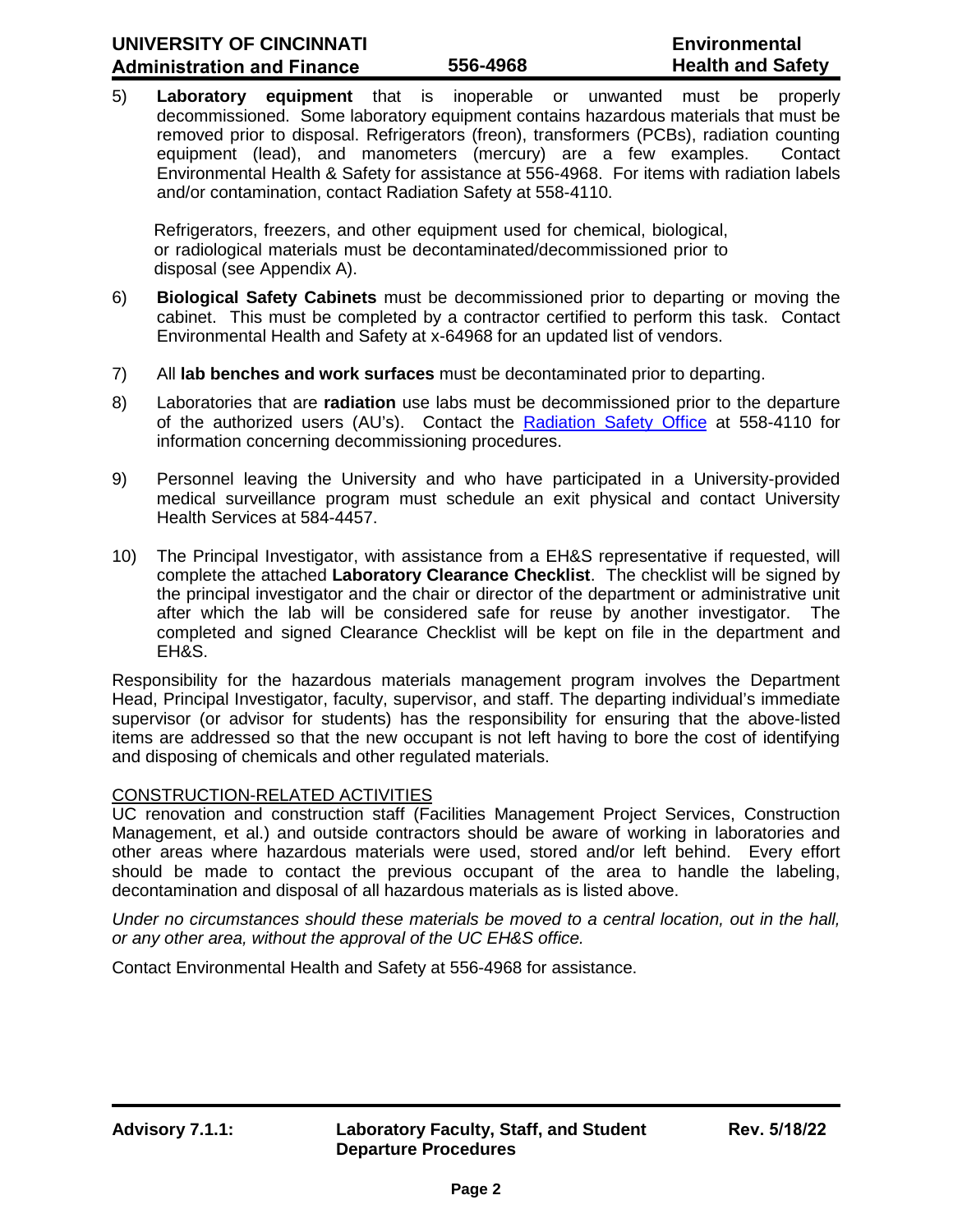| <b>LABORATORY EXIT CHECKLIST</b>                                 |             |             |                 |
|------------------------------------------------------------------|-------------|-------------|-----------------|
| <b>ROOM</b>                                                      |             |             |                 |
| <b>ITEM</b>                                                      | <b>PASS</b> | <b>FAIL</b> | <b>COMMENTS</b> |
| <b>GENERAL CONDITION</b>                                         |             |             |                 |
| Laboratory Clean                                                 |             |             |                 |
| <b>Equipment Clean</b>                                           |             |             |                 |
| <b>EQUIPMENT</b>                                                 |             |             |                 |
| Clean (wiped with soap and water)                                |             |             |                 |
| * Property accounted for                                         |             |             |                 |
| Excess equipment decontaminated                                  |             |             |                 |
| Excess equipment removed                                         |             |             |                 |
| <b>BIOSAFETY CABINETS</b>                                        |             |             |                 |
| Decommissioned by an approved vendor                             |             |             |                 |
| <b>CHEMICAL</b>                                                  |             |             |                 |
| All chemicals/containers labeled                                 |             |             |                 |
| * Chemical inventory current                                     |             |             |                 |
| Excess chemicals prepared for disposal                           |             |             |                 |
| * MSDS for all chemicals in laboratory                           |             |             |                 |
| <b>INFECTIOUS MATERIALS</b>                                      |             |             |                 |
| Excess equipment decontaminated                                  |             |             |                 |
| Excess infectious materials prepared for                         |             |             |                 |
| disposal                                                         |             |             |                 |
| All infectious/containers labeled                                |             |             |                 |
| Infectious materials inventory current                           |             |             |                 |
| <b>GAS CYLINDERS</b>                                             |             |             |                 |
| All gas cylinders (including lecture bottles<br>labeled)         |             |             |                 |
| Gas cylinders inventoried (inside the lab<br>and stored outside) |             |             |                 |
| All empty cylinders disposed of                                  |             |             |                 |
| Cryogens labeled                                                 |             |             |                 |
| Empty of excess cryogen tanks disposed of                        |             |             |                 |
|                                                                  |             |             |                 |

**\*** The supervisor of the existing Research is responsible for checking and completing these items

| <b>Advisory 7.1.1:</b>                                                                                                          | <b>Laboratory Faculty, Staff, and Student</b><br><b>Departure Procedures</b> | Rev. 5/18/22 |
|---------------------------------------------------------------------------------------------------------------------------------|------------------------------------------------------------------------------|--------------|
| <b>Environmental Health &amp;</b><br><b>Safety Inspection:</b><br>(Signed only after all "failed" items<br>Above are corrected) | Signature                                                                    | Date         |
| <b>Supervisor's Inspection:</b>                                                                                                 | Signature                                                                    | Date         |
|                                                                                                                                 | Signature                                                                    | Date         |
| <b>Researcher's Inspection</b>                                                                                                  |                                                                              |              |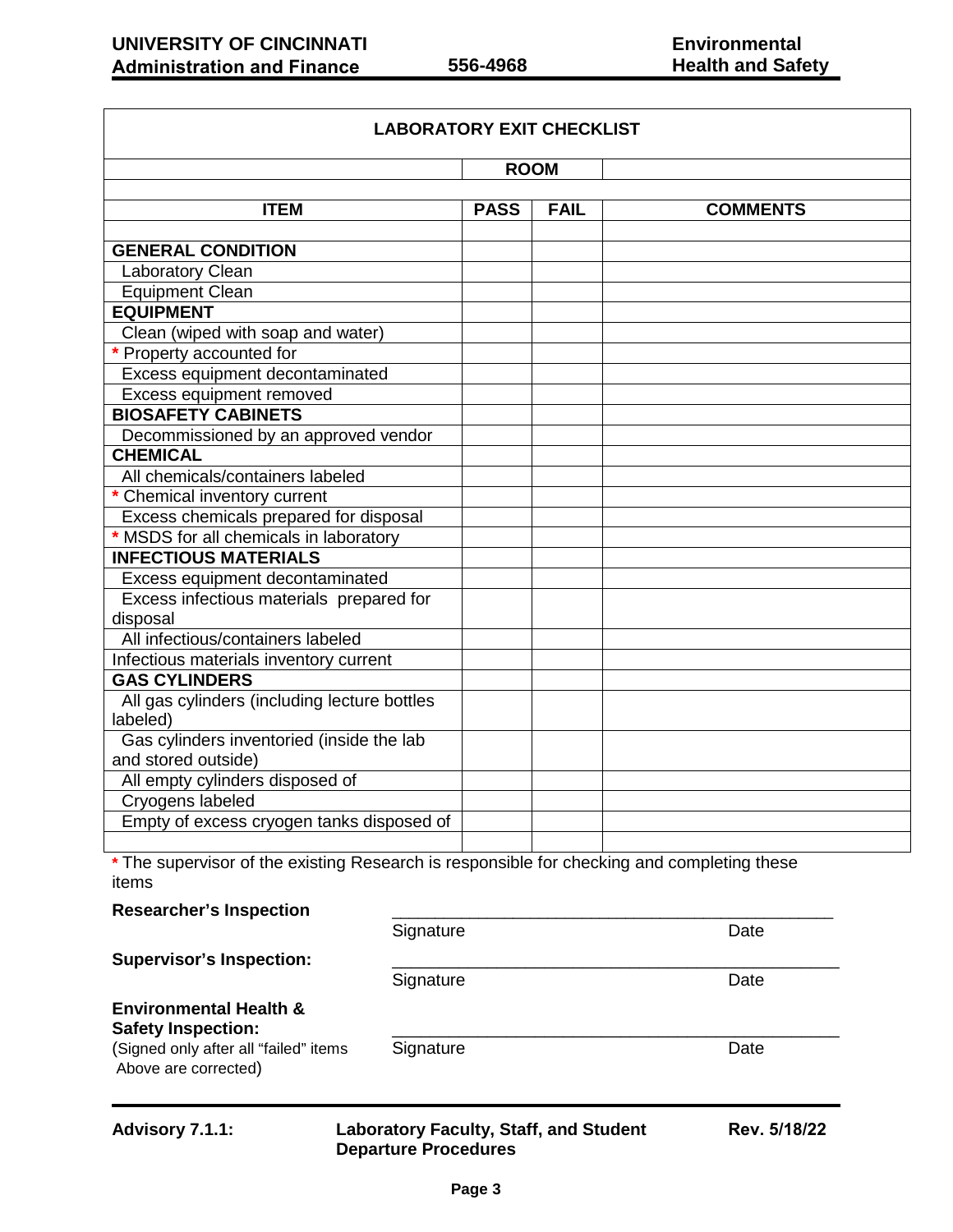## **APPENDIX A**

#### **REFRIGERATOR, FREEZER, AND EQUIPMENT DECONTAMINATION**

Refrigerators, freezers, and laboratory equipment that have been used for the storage of biological, chemical, and/or radiological materials must be completely emptied and properly decontaminated before discarding. Units that are being moved from laboratories within a building must have the exterior decontaminated prior to moving. ATTACH THE "NOTICE" TO EACH UNIT AFTER IT HAS BEEN CLEANED.

**Biological Safety Cabinets (BSC)** – refer to item #6 on page 2 for information related to proper decommissioning of BSC.

#### BIOLOGICAL AGENTS, TISSUES, ETC.

• Use a 10% bleach solution (one part bleach to nine parts water) or other tuberculocidal disinfectant [\(EPA List of Disinfectants\)](https://www.epa.gov/pesticide-registration/list-b-epas-registered-tuberculocide-products-effective-against) and wipe down interior and exterior of the unit.

#### CHEMICALS/PHARMACEUTICALS/CONTROLLED SUBSTANCES

- Soap and water should be used to clean interior and exterior of the unit.
- Check the Material Safety Data Sheets (MSDS) for compatibility of soap/water (or other cleaning agent) with the items that were stored in the refrigerator/freezer.
- Call 556-4968 (EH&S) for additional information on material compatibility.

#### RADIOLOGICAL AGENTS

• Contact Radiation Safety at 558-4110 for decontamination procedures.

#### COMBINATION OF AGENTS

- *Radiological and Chemical or Biological*: Contact Radiation Safety at 558-4110.
- *Chemical and Biological*: use the procedures listed above. Be sure to check for incompatibles prior to cleaning.

After decontaminating the unit, complete an [SE Request Form](https://mailuc.sharepoint.com/sites/afController/SitePages/AssetWorks.aspx) from Surplus Equipment for final disposition.

Contact Environmental Health and Safety at 556-4968 for additional information.